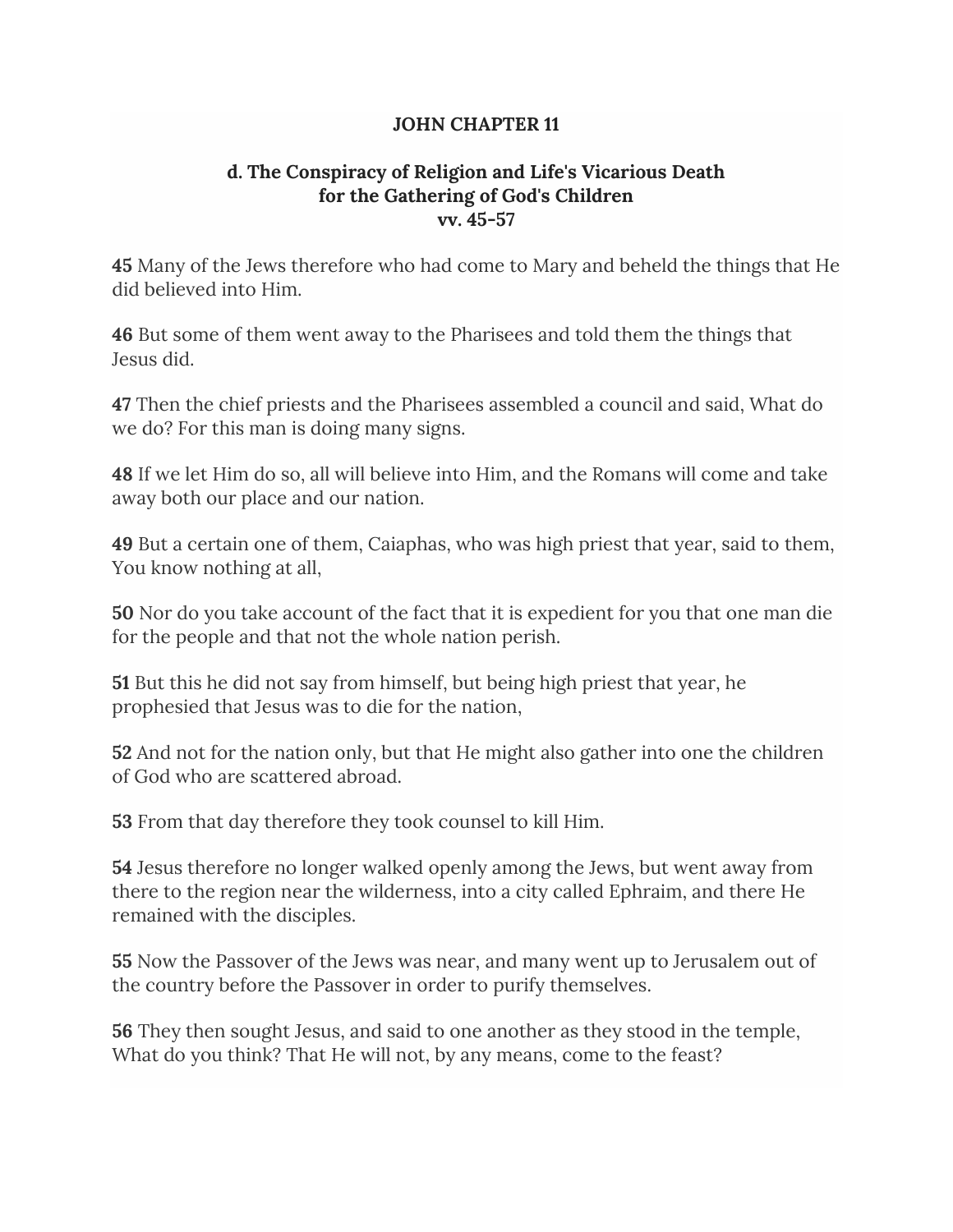**57** Now the chief priests and the Pharisees had given orders that if anyone knew where He was, he should disclose it, so that they might arrest Him.

#### **JOHN CHAPTER 12**

D. Life's Issue and Multiplication 12:1-50

### 1. Life's Issue -- A House of Feasting (a Miniature of the Church Life) vv. 1-11

**1** Then Jesus, six days before the Passover, came to Bethany, where Lazarus was, whom Jesus had raised from the dead.

**2** Therefore they made Him a supper there; and Martha served, but Lazarus was one of the ones reclining at table with Him.

**3** Then Mary took a pound of ointment, of very valuable pure nard, and anointed the feet of Jesus, and wiped His feet with her hair; and the house was filled with the fragrance of the ointment.

**4** But Judas Iscariot, one of His disciples, who was about to betray Him, said,

**5** Why was this ointment not sold for three hundred denarii and given to the poor?

**6** But he said this not because it mattered to him concerning the poor, but because he was a thief, and holding the purse, carried off what was put into it.

**7** Then Jesus said, Leave her alone; she has reserved it for the day of My burial.

**8** For the poor you always have with you, but you do not always have Me.

**9** Then a great crowd of the Jews found out that He was there, and they came, not because of Jesus only, but that they might also see Lazarus, whom He had raised from the dead.

**10** And the chief priests took counsel to kill Lazarus also,

**11** Because on account of him many of the Jews went away and believed into Jesus.